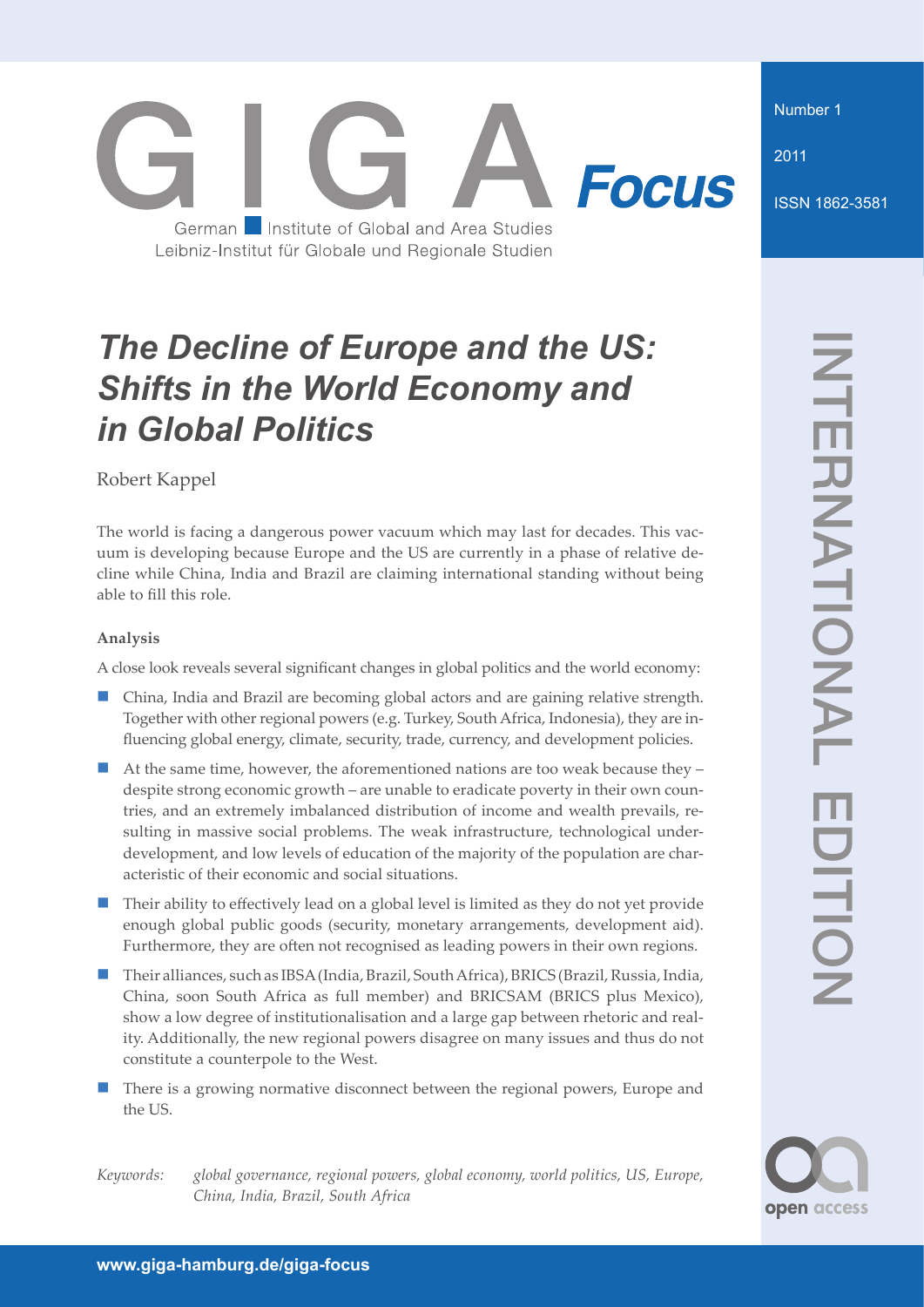#### **1. Rise and Decline of Nations**

The rise and decline of nations has always played a significant role in the more historically minded assessment of international relations. When the hegemony of a major power or world power is on the wane, the entire world order becomes unhinged, as exemplified by the Roman Empire, the Spanish Empire, the Ottoman Empire, and the British Empire (Kennedy 1987; Olson 1982; Hurrell 2010). Even though military and political circumstances usually play a decisive role, the decreasingly cohesive strength of widely accepted value systems and established economic relations are factors which should not be underestimated. The increasing debt of nations also seems to significantly contribute to their decline (Ferguson 2010).

In an era marked by accelerated globalisation, the decisive elements for maintaining a leading position or reaching one after a transition period are the mastering of economic and political tasks in the broadest sense and the ability to provide global public goods.

#### **2. The Decline of the US as a World Power**

Despite the vehemence applied by American politicians to the defence of the United States' imperial (to some extent) behaviour and the affirmation of the nation's leadership role, it is apparent that the United States has lost its status as a hegemon. Joseph Nye (2010) claims that the US is experiencing a relative decline, not an absolute decline. Even though the US clearly constitutes the world's strongest economic and military power, it is nevertheless struggling with severe weaknesses resulting from low economic growth and the prolonged decline of the processing industry (25% of GNP 40 years ago, now 12%) – particularly in the field of innovative technological products (see Graph 3). Additionally, gross investment has declined and technological progress has stagnated due to low educational standards. Industrial productivity and the increase of total factor productivity, which indicate technological progress, are growing far too sluggishly to maintain an internationally competitive leading position. The US's distinct loss of momentum has been going on for years,<sup>1</sup> leading to an overall decline in driving economic force and appeal, and resulting in a loss of global acceptance. Surveys and regression analyses have shown that the size of the population, industrial value added and the ability to export are central criteria for leading powers, including the US. In recent years, the significance of the US has been marked by a decrease in these fields. However, of far greater importance is that the size of the military is no longer all-decisive (Kappel 2010): In an article in *Foreign Affairs*, former President of the Council on Foreign Relations Leslie Gelb (2010: 35) emphasises precisely this aspect. The development of the economy is more important than military strength. Countries unable to generate economic growth that become technologically weaker are thus less able to adequately meet global economic challenges, resulting ultimately in the loss of political and economic leadership. Gelb maintains that this is becoming apparent in the case of the US.2

American political scientists Joseph Nye and Anne-Marie Slaughter take a different perspective. According to Nye (2010), leadership ability does not depend exclusively on military and economic power, but also on *soft power* and ultimately on being able to establish and use diplomatic, military, economic and scientific networks (Slaughter 2009). As far as these factors are concerned, the US has suffered a loss of cohesive power while that of other countries has increased. The soft concept has made its way into American foreign policy under President Obama and Secretary of State Clinton. Despite the political assertions of the US government, its current *soft power* no longer suffices for creating peace in the Middle East (neither, however, does its former hard power), for defeating global poverty or for combating protectionism, to name just a few aspects. Furthermore, the US's (and also the EU's) ability to provide global public goods by means of their *hard and soft power* has decreased. This observation can be applied to the bringing of security, the combating of terrorism, the prevention of state disintegration, and to the fight against organised crime and the spread of piracy and mafia networks.

<sup>1</sup> Additionally, the US economy is characterised by a high state deficit, high unemployment, and a desolate property market.

<sup>2 &</sup>quot;Most nations today beat their foreign policy drums largely to economic rhythms, but less so the United States. Most nations define their interests largely in economic terms and deal mostly in economic power, but less so the United States. Most nations have adjusted their national security strategies to focus on economic security, but less so the United States" (Gelb 2010).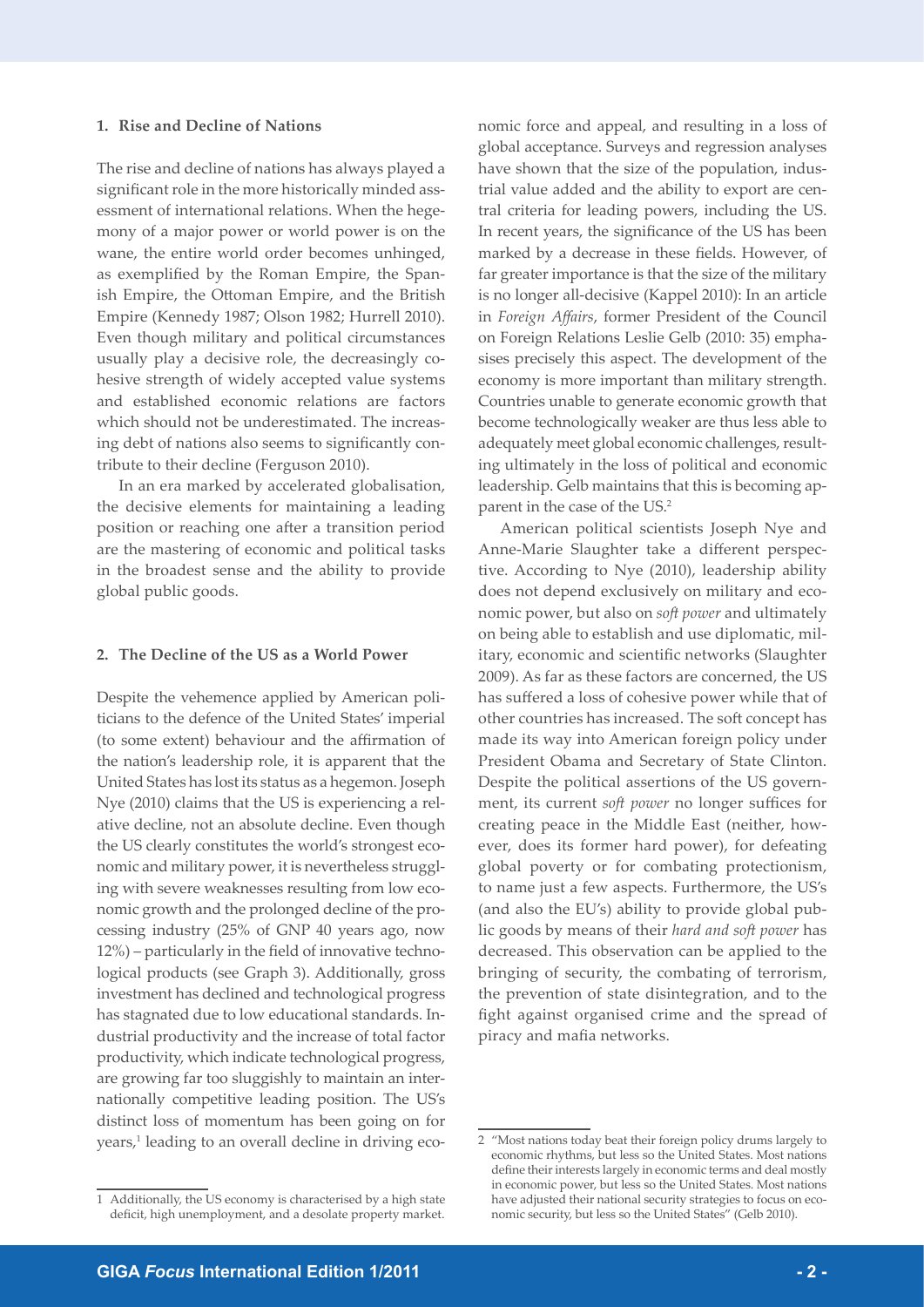#### **3. The EU's Lack of Dynamism**

Europe remains the world's largest economic area with an approximate 20% share of the global GNP. The EU's per capita income and average productivity are far higher than those of China, India, Brazil or Russia. In the last three decades, having started at a high level, the EU's growth rates are on average lower than those of the regional powers. This indicates a lack of dynamism which gives rise to a creeping loss of economic significance. The following three aspects illustrate why the EU is ill-equipped for the future:<sup>3</sup>

- 1) The Lisbon strategy of 2000 stated that by 2010 Europe was to become the most competitive and most dynamic knowledge-based economy in the world. However, the implementation of this aim has failed due to single-minded actions of some nations, a lack of implementation mechanisms and incoherent strategies. Nowadays, declining productivity, weak growth, structural unemployment, lack of flexibility in the employment market, demographic decline and insufficient immigration are characteristic of the EU. These developments are supplemented by a very high deficit and political crises within several countries (e.g. Ireland, Portugal, Greece, Italy, Belgium), and of the European Economic Area as a whole, which remain unsolved.
- 2) The European Union lacks hard and soft power. In comparison with the US, the EU is relatively weak in the areas of military, diplomacy and foreign policy, as well as business-network policies and civil society activities, and is even unable to bring its political and economic weight to bear in the neighbouring Mediterranean area. Additionally, it is of no significance in the various conflicts in the Middle East and North Africa. Over the last 20 years, it has been unable to establish a coherent policy for Turkey, and its migration policy is highly controversial. Nu-

merous other examples of a waning EU could be enumerated (Mayer 2008).

3) The final and most important argument is the fact that the EU is largely preoccupied with itself. The distinct navel-gazing gives the impression that European integration is a prerequisite for peace and stability in Europe itself, and that it is also a growth machine for development and prosperity or perhaps a democratising and stabilising power for the new member states. Yet in the period of globalisation, it no longer enjoys the former respect of others as a model. Eurocentricity prevents Europeans from playing a global role. The predominant inward gaze makes them substantially less appealing in the eyes of their neighbours (the Mediterranean states) and also less appealing for those African states strongly connected to Europe and in search of new partners (those new partners now including China, India, Brazil, etc.). In even more distant countries, Europe has an economic presence (for example, Germany as an investor and exporter) but has no significant political influence due to its inability to take on a "non-European perspective" (Mayer 2008; Howorth 2010). Hartmut Mayer speaks out in favour of a new perspective and a new foreign policy which bid farewell to exaggerated promises and focus instead on taking on global tasks.

## **4. The Rise of China, India and Brazil as Regional Powers**

In the last decade, the global balance of power has changed significantly; a fundamental shift towards a multipolar world has been taking place (Bénassy-Quéré/Pisani-Ferry 2011). Even so, an increase in multilateralism can only be recognised in parts, as bilateral activities are taking shape between hitherto weakly linked states in parallel. Freshly burgeoning national protectionism and economic patriotism is replacing global governance. At any rate, it is becoming more difficult to reach multilateral agreements (climate agreements, world trade regulations, nuclear disarmament, et al.).

An overwhelming and unstoppable dynamism is predominantly shifting towards Asia and generating a significant increase of South–South cooperation. Many governments are turning away from the US and the EU toward the regional powers, new centres with global influence, in particular

There is a currently a debate on whether the EU is an attractive model and a global actor. Andrew Moravcsik makes it clear that the EU is a hard and a soft power. The EU's civilian and military power capabilities have increased: "In many ways Europe is optimally suited to project power in the contemporary global system" (2010: 153). Anne-Marie Le Gloannec (2011) emphasises that the EU is a regional power, and its soft power is backed by a formidable economic structure which attracts other countries to merge with it. Others point out inconsistencies of the EU's presence, capabilities and patterns of behaviour; for a critical discussion see Toje 2011, Whitman 2010, Howorth 2010.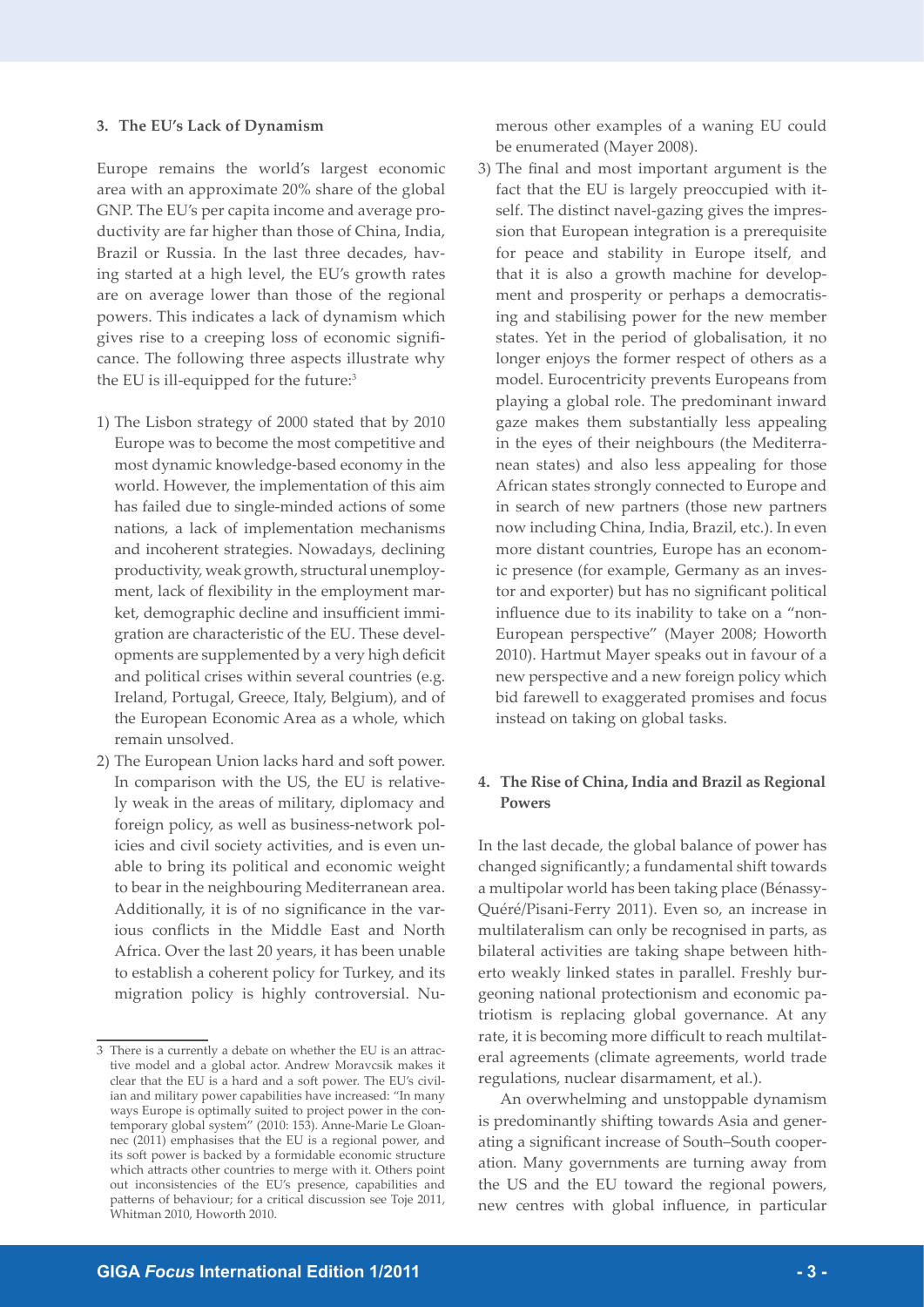China, India and Brazil; other states such as Turkey, South Africa, Mexico, Saudi Arabia and Indonesia also play a role.<sup>4</sup> Above-average growth characteristically prevails in these states (Kappel 2010).

*Export growth:* China and India have been growing at an average of 10% for the last 30 years (the EU and the US at less than 6%, though both started off at a very high level, see Graph 1).



**Graph 1: Growth of Exports, 1980−2009 (in %)**

Source: World Bank Development Indicators, various years.

The *average growth of the GNP* of most regional powers is significantly higher than that of the EU or the US (see Graph 2). This, however, does not apply to Brazil, South Africa, Mexico, Nigeria and Iran.

**Graph 2: Average Annual Growth of GNP, 1980−2009 (in %)**



Source: World Bank Development Indicators, various years.

4 Iran and Nigeria are at best weak regional powers with no significant economic dynamism, as illustrated by the three graphs and other analyses.

At the same time, per capita income has also shown above-average growth, however, mostly starting off at a low level. In China and India, *industrial value added* is growing at above-average rates, but Brazil's and South Africa's figures are significantly lower (Graph 3).





Source: World Bank Development Indicators, various years.

 The inadvertent economic rise of various regional powers is the result of a long-term process starting in the 1970s and 1980s, and not just the result of growth sustained in the last five to ten years. In his book *The Awakening Giants*, Pranab Bardhan gives a detailed account of how China and India had set the course 30 years ago by modernising their agricultural industries, expanding research and conducting market reforms.

The world economy is no longer led by the OECD. The dimensions have clearly shifted in a way beneficial to regional powers (Nel/Stephen 2010; Nenci/Montalbano 2011; Subacchi 2008). Their rise, particularly that of China and India, had already been predicted in the 1980s and 1990s, and in the last 20 years, it has become reality.

Brazil, China and India exert influence not only on a regional but also on a global level, owing to the fact that the G20's importance is soon to exceed that of the G7.<sup>5</sup> The dynamism is becoming particularly visible, not only as the global and regional actors are increasingly playing a role in shaping global governance (e.g. climate, energy, world currency, WTO, IMF), but also as their appeal in

Ngaire Woods (2010: 12) accentuates that the G20 is an agendasetter and perhaps a crisis-manager but it is "not an institution which can implement".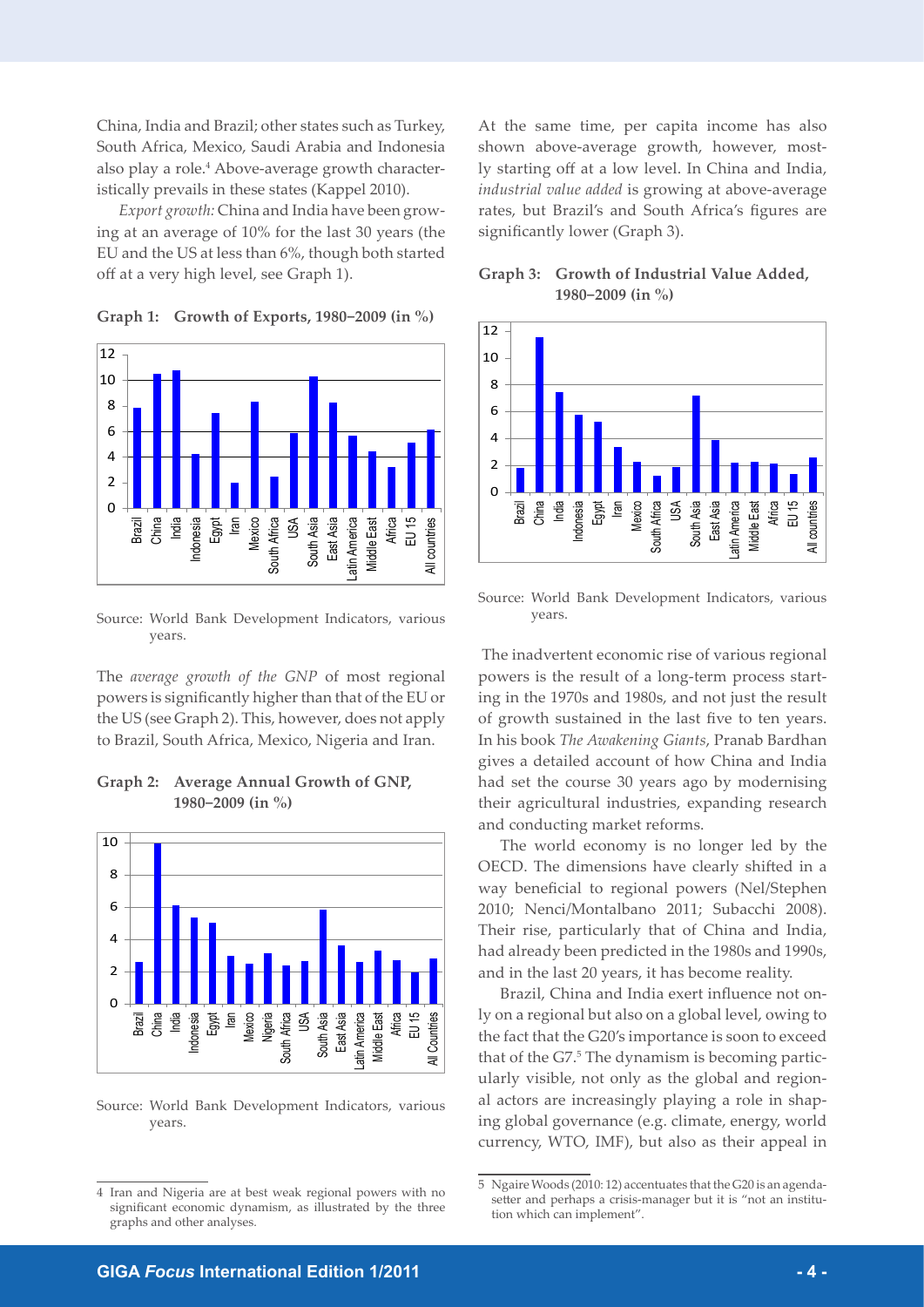their respective regional organisations (MERCO-SUR, SADCC, ASEAN) has increased due to their strong economic growth and the fact that they will eventually have public goods at their disposal. An increase of intra-regional trade and direct investments on their part contributes to more profound exchange and integration.

It is apparent that regional powers are catching up and that this process will also galvanise due to American and European investors wanting to participate in the growing markets with trade, investments and research (in order to bind scientists, engineers and a highly qualified workforce).

#### **5. The Unsolved Problems of the Regional Powers**

China's, India's and Brazil's own political and economic overestimation and weak "soft power" are, however, are obstacles. India, for example, describes itself as a global power, although it is unable to take on real global responsibility or create "reliable" conditions in the region – for example, in terms of defence and security policies in South Asia and in ASEAN (Sisodia/Datta 2008). India's currency is not stable, the country is on a weak footing as far as the global economy is concerned, and its infrastructure is poorly developed. Its success in combating poverty is at best meagre. So far, India's "soft power competence" is small.

China is an exponent of a newly forming world order. Its growing self-confidence in foreign policy is a result of its economic success. So far, its regional activities and its activities in the international forums are not sufficiently directed at global governance and global public goods. China's relations with some neighbour states are of a more hegemonic nature. Despite close economic cooperation, there seems to be a higher degree of conflict than cooperation with India (Kashmir, Tibet, Pakistan). China does not yet have enough *soft power* and has not accrued sufficient esteem. Thus, it cannot yet assume a global leadership role. Additionally, the number of countries in the region that follow China's agenda is still relatively small and limited to internationally controversial states such as Zimbabwe, North Korea, Myanmar, Sudan and Nicaragua. Other states, such as Vietnam, turn away from China toward the US, as China seems to be becoming too powerful.

Brazil is important, but overrated. It is a middleincome country, which has gone through a period of crisis (1981–1993), which was followed by a period of moderate growth and limited recovery. Brazil coped well with the financial crises (as did China and India) and has taken steps forward to become a global power. Economically, the country is in the process of catching up. But GNP growth rates and the industrial value added in the last 30 years were quite low compared to those of China and India. Nevertheless, its global and regional activities (MERCOSUR integration, climate policy) have been conducive to Brazil accruing great esteem in the "Global South" and in the G20.

The further rise of the new regional powers will certainly not be linear due to exceedingly inconsistent internal situations. Economic growth, the size of the population and the size of the country do not automatically entail regional, let alone global, leadership. The requirements are far higher: reliability, being trusted by one's neighbours, *soft power* and provision of public goods for the region and the world. Additionally, power is relational, meaning there are not just two but several actors aiming for hegemony, and there are also some neighbouring states that do not always comply. Thus, a group of 28 small countries, including Singapore, are exercising joint vetoes within the framework of the 3G (Global Governance Group). They aim to represent the interests of the non-G20 states vis-àvis the G20 (www.news.gov.sg/public).

In the wake of these developments, the transition to multipolarity is quicker than the EU and the US would like. The strategy of integrating Russia and China into cooperative relations in order to eventually return to unipolarity – with the US as the leading power – has failed due to more balanced power relations between the US, the EU and the regional powers. The frequency of collisions between geostrategic interests and interests concerning energy and economic policies is increasing. China is demanding a multipolar currency order that will supersede the US dollar as the leading currency. It is precisely the weakness of the US dollar concurrent with the increase in significance of other currencies that leads to uncertainty and insecurity in the global economy (Subacchi 2008).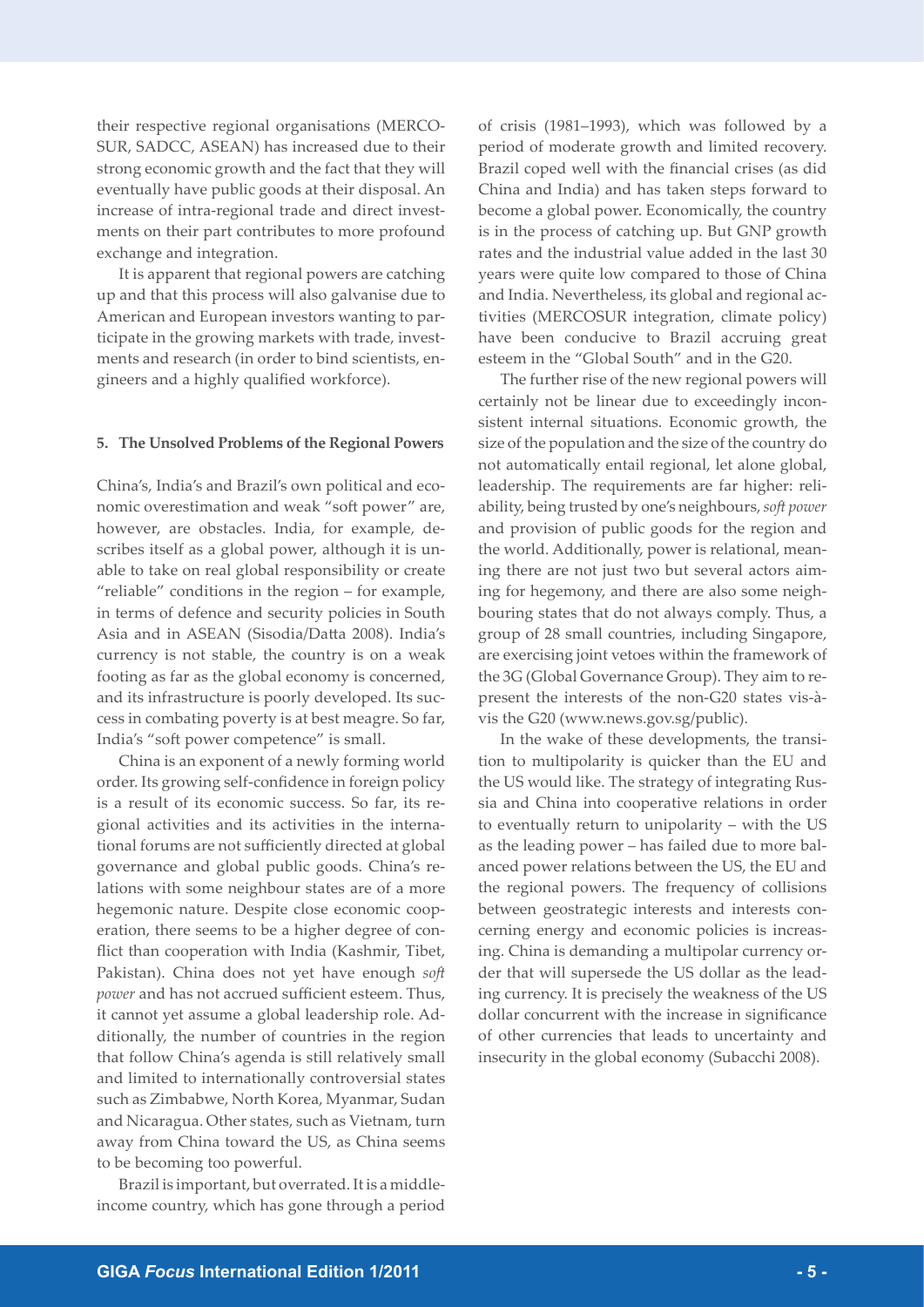## **6. Risks Caused by the Relative Rise and Decline of Nations**

The relative rise of Brazil, China and India concurrent with the relative decline of the West is by no means a constellation within which "coerced cosmopolitan solidarity" – as Jürgen Habermas calls the new forms of cooperation between the nation states of the G20 – will necessarily occur between China, India, Brazil, Russia, the US and the EU. In my view, it is simply a shift in global politics and the world economy. The extent to which many countries follow US- or EU-dominated decisions has reached an all-time low.

In the G20, regional powers often take positions in diametrical opposition to the ideas of the traditional powers, which is most obvious with regard to climate policy, economic protectionism, global supply of energy and, in particular, values. In this context, it makes no sense to pretend that the increase of wealth also entails the readiness to comply with the West on all issues. The opposite is the case: The un-unified West will have to learn that China, Brazil, India and other states will refuse to be given orders on how to conduct economic, political and cultural matters, etc., let alone simply adhere to Western values and norms, which often display ambiguities<sup>6</sup> (human rights and their application). Additionally, throughout history – even recent history – many European countries and the US tried to dominate and exploit small countries.

Indeed, regional powers are aspiring to a new order of global politics; they no longer want to be followers. They are forming new alliances, and particularly countries such as Turkey, Indonesia, Venezuela, Iran, South Africa, India and Brazil no longer want to be taken in tow by the US (Nel/ Stephen 2010; Flemes 2010). To a hitherto unprecedented extent, they resent external hegemony. They themselves now try to lead, they clearly attend to their own interests, and they do not compromise at any cost (cf. agricultural negotiations, world trade, currency, world health, membership in IMF, WTO and World Bank).

It is obvious what the new regional powers lack: the ability to lead globally, or even just regionally, and to make global public goods available. The lessons they will probably learn in the near future are plain to see; they too rarely take global and regional responsibility. Their policies are too unreliable for generating trust in the non-OECD world, and in the EU and US. The notion that the governments of smaller states would place more trust in the latter would be entirely incomprehensible if China, India and Brazil made a joint effort to guarantee global security and energy supply, to combat poverty, etc. However, the regional powers fall far short of global and regional solutions. So far, the regional powers have emerged as the new poles in the multipolar economic systems; they are hubs, but predominantly lack soft power.

Nevertheless, the trend is positive. China, India and Brazil have become more reliable and cooperative in some fields (e.g. world trade, international technological standards, sustainability and protection of the environment, combating poverty). However, this does not apply to democracy, international currency policy, the combating of terrorism, and joint actions against the destabilising policies of states such as Myanmar, North Korea and Iran. They have rejected compromises in climate policy, even though India, China, South Africa and Brazil are among those nations most severely affected by climate change.

#### **7. Whither Europe?**

Due to these developments, the world is currently in a fragile imbalance. The cause thereof is not only the relative weakness of the EU and the US but also the fact that the transforming regional powers have not yet been able to reliably act globally and regionally. A regional leadership gap, along with global and regional governance gaps, is already spreading. The world is drifting apart. Leadership, order, and global and regional governance are no longer guaranteed.

Currently, the West is not solving enough global problems. Europe makes many promises, but the incoherence of its foreign policy and security policy weaken its ability to act decisively. Despite NATO, despite strong positions in interna-

<sup>6</sup> For example, the West's embarrassing and notorious cooperation with leaders like Mubarak, Qaddafi, Assad, Ben Ali, Bouteflika, etc., and with undemocratic regimes such as Libya, Egypt, Tunisia, Saudi Arabia, Russia, China, etc. The conflicts in North Africa and the Middle East have made it clear that the European *realpolitik* supported authoritarian regimes, neglecting the needs of the people and their fight for democracy. The "Arab revolts" illustrate the closeness of European leaders to undemocratic power elites in almost all Middle Eastern and North African countries and the failure of European hard and soft power and network politics.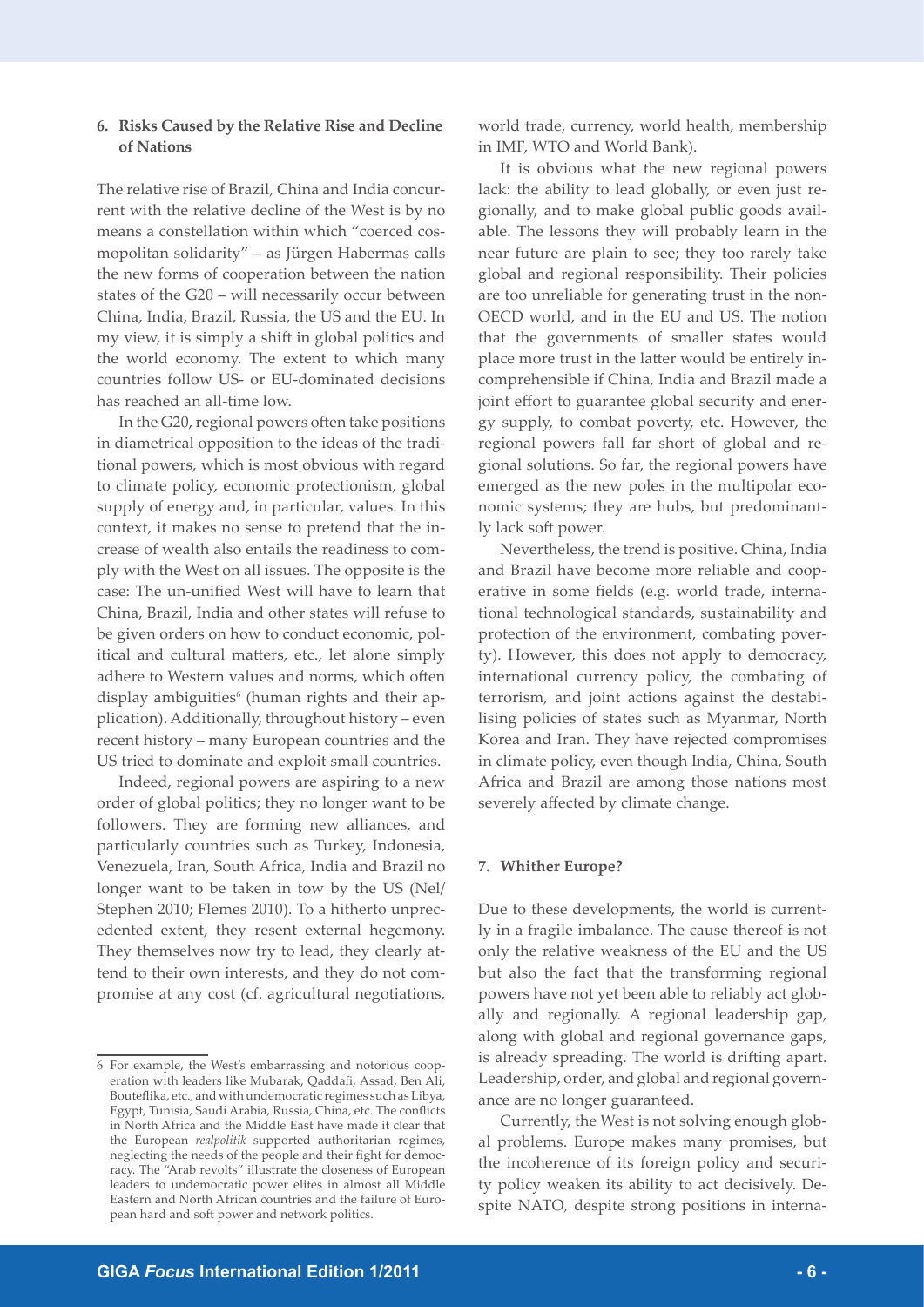tional organisations, and despite high economic standards, the US and the EU are increasingly losing their abilities to lead and govern.

In many ways, Europe is succumbing to the belief that it can continue without adapting. But the rise and dynamism of the "new" is here. European foreign policy is inhibited. The tendency to act on single-state policies illustrates its weakness. In order to avert further decline, the EU must develop coherent European policies for foreign affairs, foreign trade, climate issues, energy, finance, currency, migration, technology, democratic values, and cooperation with civil society networks.

It will also have to learn to act and solve global problems with the regional powers in the context of a mutual (not a unilateral, one-sided) discourse on global obligations. This is absolutely essential for the successful reduction of the looming global and regional governance gaps.

## **References**

- Bardhan, P. (2010), *Awakening Giants. Feet of Clay. Assessing the Economic Rise of China and India*, Oxford.
- Bénassy-Quéré, A., and J. Pisani-Ferry (2011), The Long March Towards a Multipolar Monetary Regime, in: *La Lettre du CEPII*, 308, 16 February: 1−6.
- Ferguson, N. (2010), Complexity and Collapses. Empires on the Edge of Chaos, in: *Foreign Affairs,*  89, 2: 18−32.
- *Flemes, D.* (ed., 2010), *Regional Leadership in the Global System: Ideas, Interests and Strategies of Regional Powers*, Farnham: Ashgate.
- Gelb, L. H. (2010), GDP Now Matters More than Force, in: *Foreign Affairs*, 89, 6, 35-43.
- Howorth, J. (2010), The EU as a Global Actor: Grand Strategy for a Global Grand Bargain, in: *Journal of Common Market Studies*, 48, 3: 455–474.
- Hurrell, A. (2010), Regional Powers and the Global System from Historical Perspective, in: Flemes, D. (ed.), *Regional Leadership in the Global System*, Farnham: 15–27.
- Kennedy, P. (1987), *The Rise and Fall of the Great Powers*, New York: Random House.
- Le Gloannec, A.-M. (2011), The European Union as a Regional Power, in: Godehardt, N., and D. Nabers (eds.), *Regional Power and Regional Order*, London et al.: Routledge (forthcoming).
- Mayer, H. (2008), The Long Legacy of Dorian Gray: Why the European Union Needs to Rede-

fine Its Role in Global Affairs, in: *European Integration*, 30, 1: 7–25.

- Nel, P. und M. Stephen (2010), The Foreign Economic Policies of Regional Powers in the Developing World, in: Flemes, D. (ed), *Regional Leadership in the Global System: Ideas, Interests and Strategies of Regional Powers*, Farnham.
- Nenci, S., and P. Montalbano (2011), *Trade Partners and Trade Clusters: China, India, Brazil and South Africa in the Global Trading System*, Roma Tre Università Degli Studi: Collana del Dipartimento di Economica Working Paper 125.
- Nye, J. S. (2010), The Future of American Power, in: *Foreign Affairs*, 89, 6: 2–12.
- Olson, M. (1982), *The Rise and Decline of Nations*, New Haven and London: Yale University Press.
- Sisodia, N. S., and S. Datta (eds., 2008), *Changing Security Dynamics in Southeast Asia*, Dehli: Academic Publ.
- Slaughter, A. M. (2009), America's Edge. Power in the Networked Century, in: *Foreign Affairs*, 88, 1: 94–113.
- Subacchi, P. (2008), New Power Centres and New Power Brokers: Are They Shaping the New Economic Order*?*, in*: International Affairs*, 84, 3: 485–498.
- Toje, A. (2011), The European Union as a Small Power, in: *Journal of Common Market Studies*, 49,1: 43–60.
- Whitman, R. (2010), The EU: Standing Aside from the Changing Global Balance of Power*?*, in: *Politics*, 30,1: 24–32.
- Woods, N. (2010), *The G20 Leaders and Global Governance*, Paper presented at the G20 Seoul Symposium, Korea Development Institute, Seoul, 27−29 September.